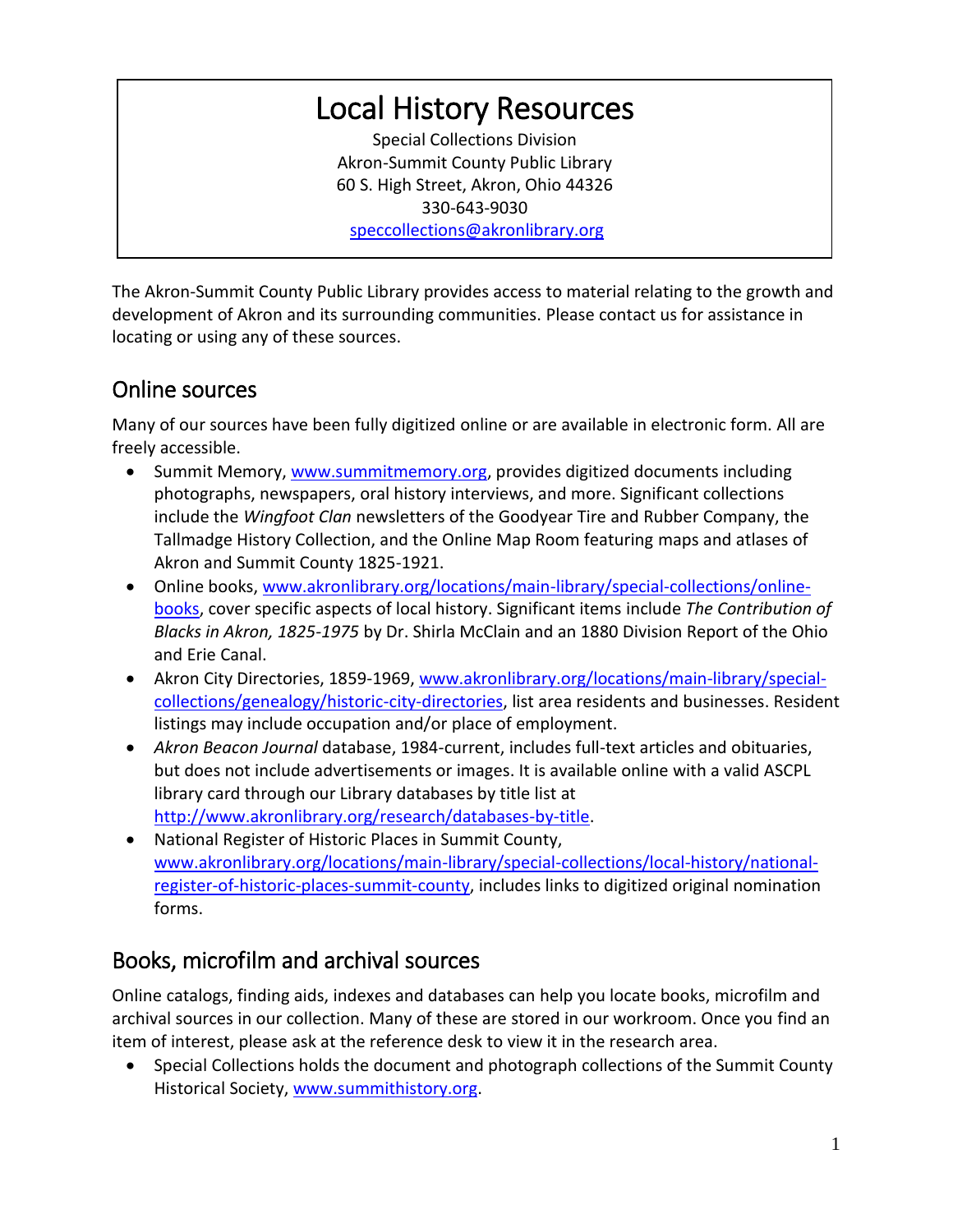- The Archives Catalog, [www.akronlibrary.org/locations/main-library/special](http://www.akronlibrary.org/locations/main-library/special-collections/local-history/archival-collections)[collections/local-history/archival-collections,](http://www.akronlibrary.org/locations/main-library/special-collections/local-history/archival-collections) will guide you to our archival collections that contain records relating to specific families, businesses and organizations in Summit County. Significant collections include the Bain E. "Shorty" Fulton Collection and the Trucking History Collection. You'll find a full list of our Finding Aids here and also descriptions of thousands of photographs and documents significant to Summit County's history.
- *Akron Beacon Journal* microfilm, 1841-current, contains exact images of the newspaper. There are some missing issues. Indexes are available online at [www.akronlibrary.org/locations/main-library/special-collections/genealogy/akron](http://www.akronlibrary.org/locations/main-library/special-collections/genealogy/akron-beacon-journal-subject-indexes)[beacon-journal-subject-indexes](http://www.akronlibrary.org/locations/main-library/special-collections/genealogy/akron-beacon-journal-subject-indexes) (covering 1841-1939), and [www.akronlibrary.org/locations/main-library/special-collections/genealogy/akron](http://www.akronlibrary.org/locations/main-library/special-collections/genealogy/akron-beacon-journal-obituary-indexes)[beacon-journal-obituary-indexes](http://www.akronlibrary.org/locations/main-library/special-collections/genealogy/akron-beacon-journal-obituary-indexes) (covering obituaries from 1937).
- Other Akron and Summit County newspapers, such as the Akron *Times-Press* and the Cuyahoga Falls *Reporter*, are also available. These are not indexed. Please see the link to the list of our microfilm holdings on our Local History page at [http://www.akronlibrary.org/locations/main-library/special-collections/local-history.](http://www.akronlibrary.org/locations/main-library/special-collections/local-history)
- Vertical files located in the research area are organized by name or subject and contain clippings from newspapers and other publications.
- We carry many Summit County high school and University of Akron yearbooks.
- The Sounds of Summit collection includes recordings and material from local professional and amateur musicians, past and present.
- The Library's [catalog](http://encore.akronlibrary.org/iii/encore/home?lang=eng) may be searched for local history books (mostly secondary source material) and other items.

## Selected local history books

These popular general histories may help you get started with your research.

- *History of Summit County*, William H. Perrin (1881)
- *Fifty Years and Over of Akron and Summit County*, Samuel A. Lane (1892)
- *Centennial History of Summit County and Its Representative Citizens,* William B. Doyle (1908)
- *A Centennial History of Akron, 1825-1925,* Oscar E. Olin (1925)
- *Akron and Summit County, Ohio, 1825-1928* (3 vols.), Scott Dix Kenfield (1928)
- *Akron and Summit County*, Karl H. Grismer (1952)

### Local history resources in other Library divisions

- The Business & Government Division holds information on many local businesses.
- The Culture & AV Division holds biographies, and popular culture topics.
- The Science & Technology Division holds a large collection of books on the polymer industry (rubber and plastics) and can assist with information on local inventors and patent holders.
- Books on Ohio history are divided among Library divisions depending on the specific subject. Check the catalog, or ask at the reference desk if you need assistance.